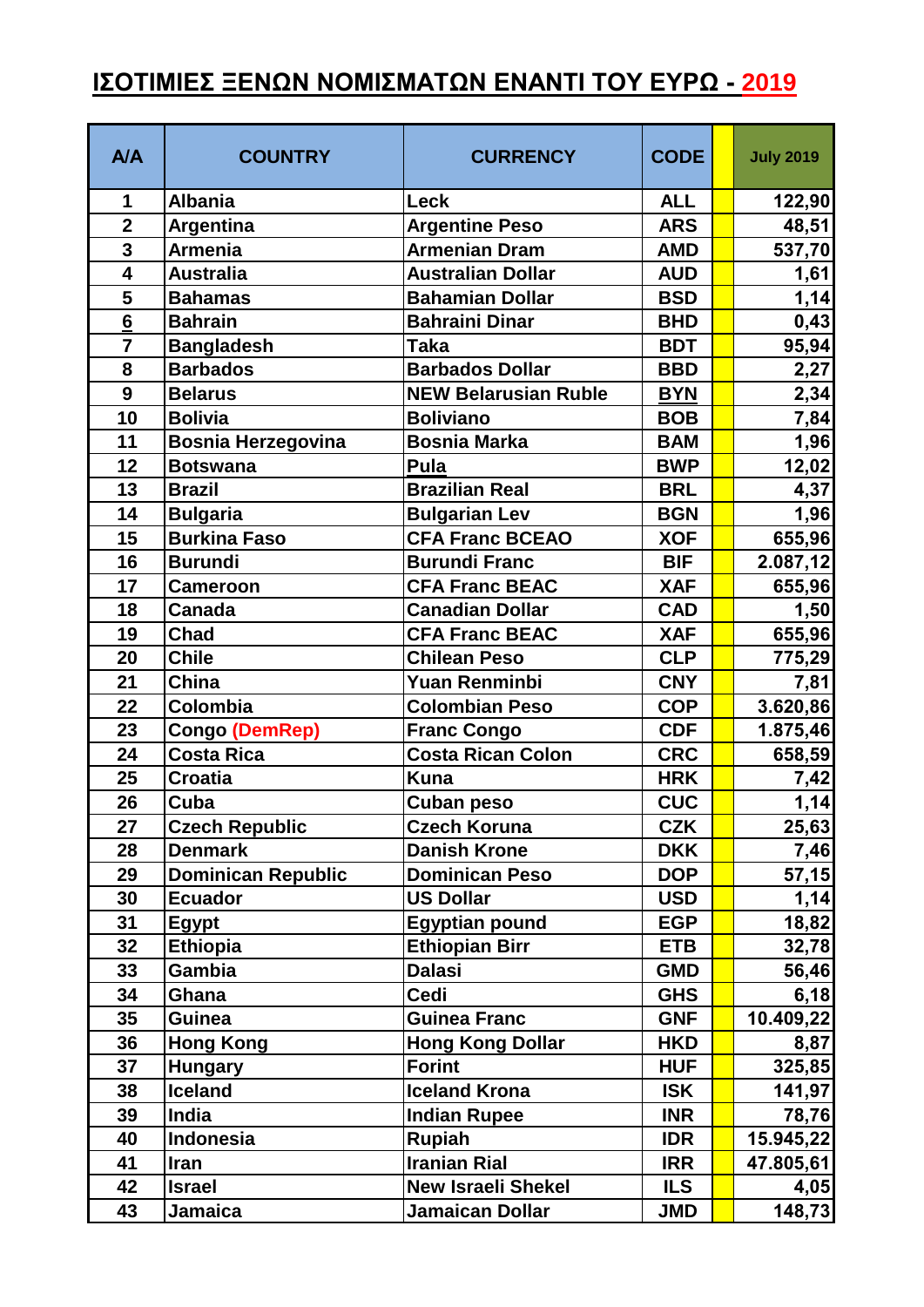| <b>A/A</b> | <b>COUNTRY</b>      | <b>CURRENCY</b>           | <b>CODE</b> | <b>July 2019</b> |
|------------|---------------------|---------------------------|-------------|------------------|
| 44         | Japan               | <b>Japanese Yen</b>       | <b>JPY</b>  | 122, 12          |
| 45         | Jordan              | Jordanian Dinar           | <b>JOD</b>  | 0,81             |
| 46         | <b>Kazakhstan</b>   | Tenge                     | <b>KZT</b>  | 431,35           |
| 47         | Kenya               | <b>Kenyan Shilling</b>    | <b>KES</b>  | 116,25           |
| 48         | <b>Kuwait</b>       | Kuwaiti Dinar             | <b>KWD</b>  | 0,34             |
| 49         | Lebanon             | <b>Lebanese Pound</b>     | <b>LBP</b>  | 1.716,58         |
| 50         | Libya               | <b>Libyan Dinar</b>       | <b>LYD</b>  | 1,57             |
| 51         | <b>Madagascar</b>   | <b>Malagasy Ariary</b>    | <b>MGA</b>  | 4.147,33         |
| 52         | <b>Malawi</b>       | <b>Kwacha</b>             | <b>MWK</b>  | 864,64           |
| 53         | <b>Malaysia</b>     | <b>Malaysian Ringgit</b>  | <b>MYR</b>  | 4,71             |
| 54         | <b>Maldive Is.</b>  | <b>Rufiyaa</b>            | <b>MVR</b>  | 17,57            |
| 55         | <b>Mauritania</b>   | Ouguiya                   | <b>MRU</b>  | 41,84            |
| 56         | <b>Mauritius</b>    | <b>Maur Rupee</b>         | <b>MUR</b>  | 40,30            |
| 57         | <b>Mexico</b>       | <b>Mexican Peso</b>       | <b>MXN</b>  | 21,74            |
| 58         | <b>Moldova</b>      | <b>Moldovan Leu</b>       | <b>MDL</b>  | 20,62            |
| 59         | Mongolia            | <b>Tugrik</b>             | <b>MNT</b>  | 3.024,99         |
| 60         | <b>Morocco</b>      | <b>Moroccan Dirham</b>    | <b>MAD</b>  | 10,85            |
| 61         | Mozambique          | <b>Meticai</b>            | <b>MZN</b>  | 70,50            |
| 62         | <b>Namibia</b>      | Namibian Dollar           | <b>NAD</b>  | 16,30            |
| 63         | <b>Nepal</b>        | <b>Nepalese Rupee</b>     | <b>NPR</b>  | 126,31           |
| 64         | <b>New Zealand</b>  | <b>New Zealand Dollar</b> | <b>NZD</b>  | 1,71             |
| 65         | Nicaragua           | <b>Cordoba Oro</b>        | <b>NIO</b>  | 37,44            |
| 66         | <b>Niger Rep</b>    | <b>CFA Franc BCEAO</b>    | <b>XOF</b>  | 655,96           |
| 67         | <b>Nigeria</b>      | <b>Naira</b>              | <b>NGN</b>  | 410,06           |
| 68         | <b>Norway</b>       | Norwegian Krone           | <b>NOK</b>  | 9,71             |
| 69         | Oman                | <b>Rial Omani</b>         | <b>OMR</b>  | 0,44             |
| 70         | Pakistan            | <b>Pakistan Rupee</b>     | <b>PKR</b>  | 185,85           |
| 71         | Panama              | <b>Balboa</b>             | <b>PAB</b>  | 1,14             |
| 72         | <b>Peru</b>         | <b>Nuevo Sol</b>          | <b>PEN</b>  | 3,71             |
| 73         | <b>Philippines</b>  | <b>Philippine Peso</b>    | <b>PHP</b>  | 58,25            |
| 74         | <b>Poland</b>       | <b>Zloty</b>              | <b>PLN</b>  | 4,29             |
| 75         | Qatar               | <b>Qatari Riyal</b>       | QAR         | 4,13             |
| 76         | Romania             | <b>New Leu</b>            | <b>RON</b>  | 4,76             |
| 77         | <b>Russia</b>       | <b>Russian Ruble</b>      | <b>RUB</b>  | 71,67            |
| 78         | Rwanda              | <b>Rwanda Franc</b>       | <b>RWF</b>  | 1.035, 18        |
| 79         | Saudi Arabia        | Saudi Riyal               | <b>SAR</b>  | 4,22             |
| 80         | <b>Senegal</b>      | <b>CFA Franc BCEAO</b>    | <b>XOF</b>  | 655,96           |
| 81         | <b>Serbia</b>       | <b>Dinar</b>              | <b>RSD</b>  | 117,93           |
| 82         | <b>Seychelles</b>   | <b>Seychelles Rupee</b>   | <b>SCR</b>  | 15,47            |
| 83         | <b>Sierra Leone</b> | Leone                     | <b>SLL</b>  | 10.180,19        |
| 84         | <b>Singapore</b>    | <b>Singapore Dollar</b>   | <b>SGD</b>  | 1,53             |
| 85         | <b>South Africa</b> | Rand                      | <b>ZAR</b>  | 16,29            |
| 86         | <b>South Korea</b>  | Won                       | <b>KRW</b>  | 1.323,75         |
| 87         | Sri Lanka           | <b>Sri Lanka Rupee</b>    | <b>LKR</b>  | 200,35           |
| 88         | <b>Sudan Rep</b>    | <b>Sudanise Pound</b>     | <b>SDG</b>  | 51,25            |
| 89         | <b>Swaziland</b>    | Lilangeni                 | <b>SZL</b>  | 16,30            |